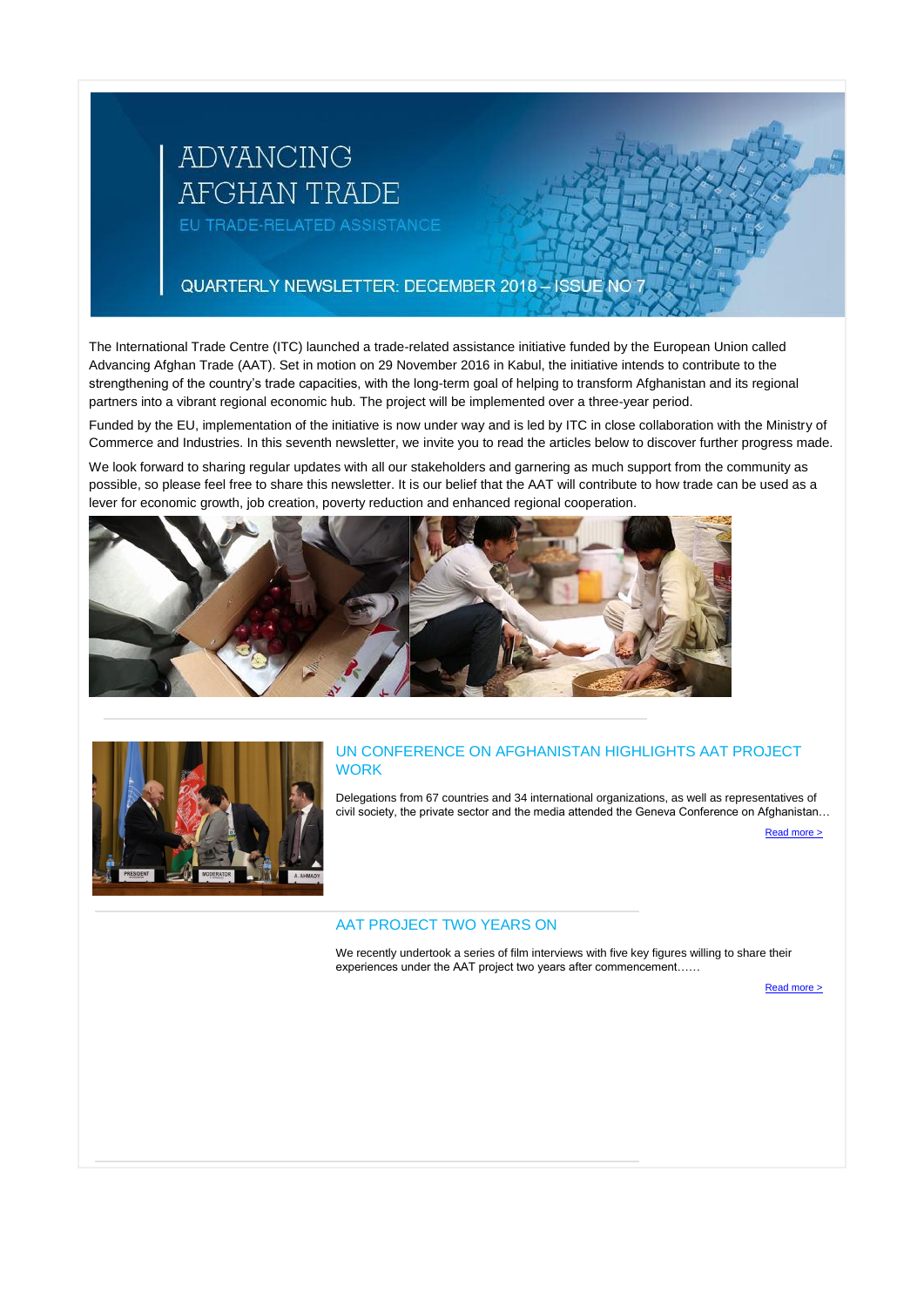

## GOVT DISCUSSES TRADE POLICY WITH PRIVATE SECTOR

Officials said the policy will help overcome trade problems and will boost Afghanistan's business relations with other countries in the region and beyond…

[Read more](http://eye.maillink.intracen.org/c?p=xBDuUgLQg9DQ0MlA4NCeXSjQ1NC10Ikm0NXEENCX0Lw0I9C70IpONtCfY9CPR03QymsL2UxodHRwczovL3d3dy50b2xvbmV3cy5jb20vYnVzaW5lc3MvZ292dC1kaXNjdXNzZXMtdHJhZGUtcG9saWN5LXByaXZhdGUtc2VjdG9yuDVhNzAzZTQ3Yjg1YjUzNmE5ZjRiZjYwOMQQ0LjQ39Ck0JTQ0u9J0MDQuhXQpTTQyuxsJblleWUubWFpbGxpbmsuaW50cmFjZW4ub3JnxBTQ29DG0IPQodCCGtCxZWj3eQzQ12hWYxnQiSJf)

## STAKEHOLDERS MEET TO ADVANCE NATIONAL QUALITY POLICY

The second intake of Afghan participants commenced a trade policy learning programme, Afghanistan, WTO and International Trade.

[Read more >](http://eye.maillink.intracen.org/c?p=xBDuUgLQg9DQ0MlA4NCeXSjQ1NC10Ikm0NXEEDkp0NNa0MnQw0UP0K7u0MzySNDb0LQz2T9odHRwOi8vd3d3LmludHJhY2VuLm9yZy91cGxvYWRlZEZpbGVzL2ludHJhY2Vub3JnL0Jsb2dzL05RUC5wZGa4NWE3MDNlNDdiODViNTM2YTlmNGJmNjA4xBDQuNDf0KTQlNDS70nQwNC6FdClNNDK7GwluWV5ZS5tYWlsbGluay5pbnRyYWNlbi5vcmfEFNDb0MbQg9Ch0IIa0LFlaPd5DNDXaFZjGdCJIl8)



## AFGHAN SAFFRON SECTOR GUIDE POINTS TO QUALITY AS KEY TO TRIGGER 'RED GOLD' RUSH

New publication spells out agenda for meeting international market requirements for the lucrative

# spice…

[Read more >](http://eye.maillink.intracen.org/c?p=xBDuUgLQg9DQ0MlA4NCeXSjQ1NC10Ikm0NXEENDADuHi69CBStC_0KzQrCTQ1dCkeRvQy9lraHR0cDovL3d3dy5pbnRyYWNlbi5vcmcvbmV3cy9BZmdoYW4tc2FmZnJvbi1zZWN0b3ItZ3VpZGUtcG9pbnRzLXRvLXF1YWxpdHktYXMta2V5LXRvLXRyaWdnZXItcmVkLWdvbGQtcnVzaC-4NWE3MDNlNDdiODViNTM2YTlmNGJmNjA4xBDQuNDf0KTQlNDS70nQwNC6FdClNNDK7GwluWV5ZS5tYWlsbGluay5pbnRyYWNlbi5vcmfEFNDb0MbQg9Ch0IIa0LFlaPd5DNDXaFZjGdCJIl8) 



## ITC PROVIDES TECHNICAL TRAINING FOR AFGHAN REPRESENTATIVES

A half-day training was held for approximately 40 Afghan representatives, mainly business leaders, on 'International Trade Centre: Benefitting the Private Sector' on 26 November in Geneva…

Read more >

## IN THE PRESS

Since the last newsletter, a lot of progress has been made and the project has attracted significant media attention…





### WHAT'S NEXT?

See here for a brief overview of upcoming project activities in the next quarter...

[Read more >](http://eye.maillink.intracen.org/c?p=xBDuUgLQg9DQ0MlA4NCeXSjQ1NC10Ikm0NXEENCRX9CZGNCR0MNJY9Ce0JQaAHMUMzjZRGh0dHA6Ly93d3cuaW50cmFjZW4ub3JnL3VwbG9hZGVkRmlsZXMvaW50cmFjZW5vcmcvQmxvZ3Mvd2hhdG5leHQucGRmuDVhNzAzZTQ3Yjg1YjUzNmE5ZjRiZjYwOMQQ0LjQ39Ck0JTQ0u9J0MDQuhXQpTTQyuxsJblleWUubWFpbGxpbmsuaW50cmFjZW4ub3JnxBTQ29DG0IPQodCCGtCxZWj3eQzQ12hWYxnQiSJf)